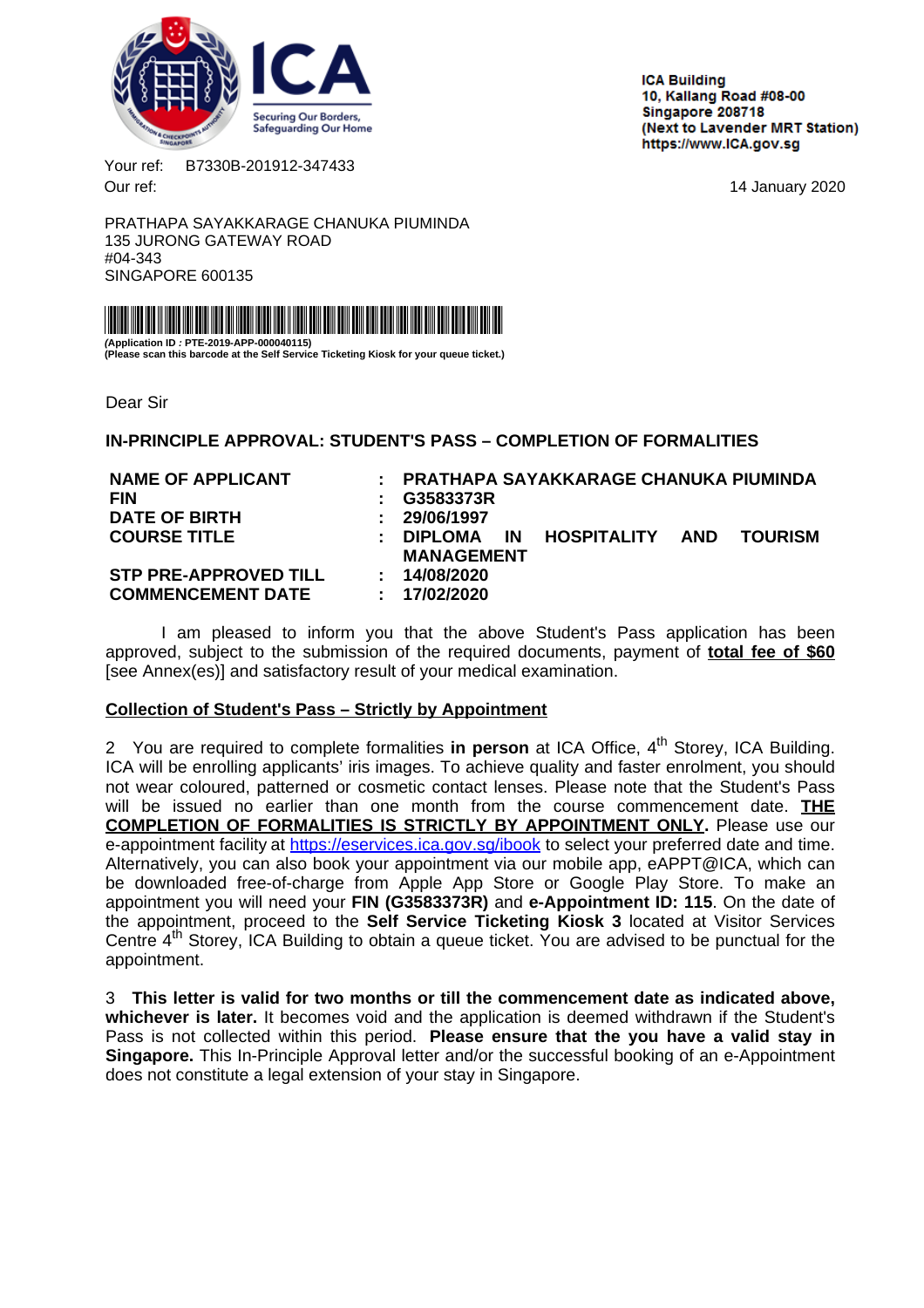4 ICA reserves the right to request for the submission of any other documents, including original copies of documents that have already been submitted, after the collection of the Student's Pass.

Yours faithfully

ANG LI FANG SENIOR PROCESSING EXECUTIVE VISITOR SERVICES CENTRE for CONTROLLER OF IMMIGRATION

 $1a$ ) An e-appointment booking can be made 1 day after the date of this letter.

b) The e-appointment window available for booking is up to 1 month before the course commencement date till the expiry of this letter.

L-VSC-STPPTEN00OUTBYYN007